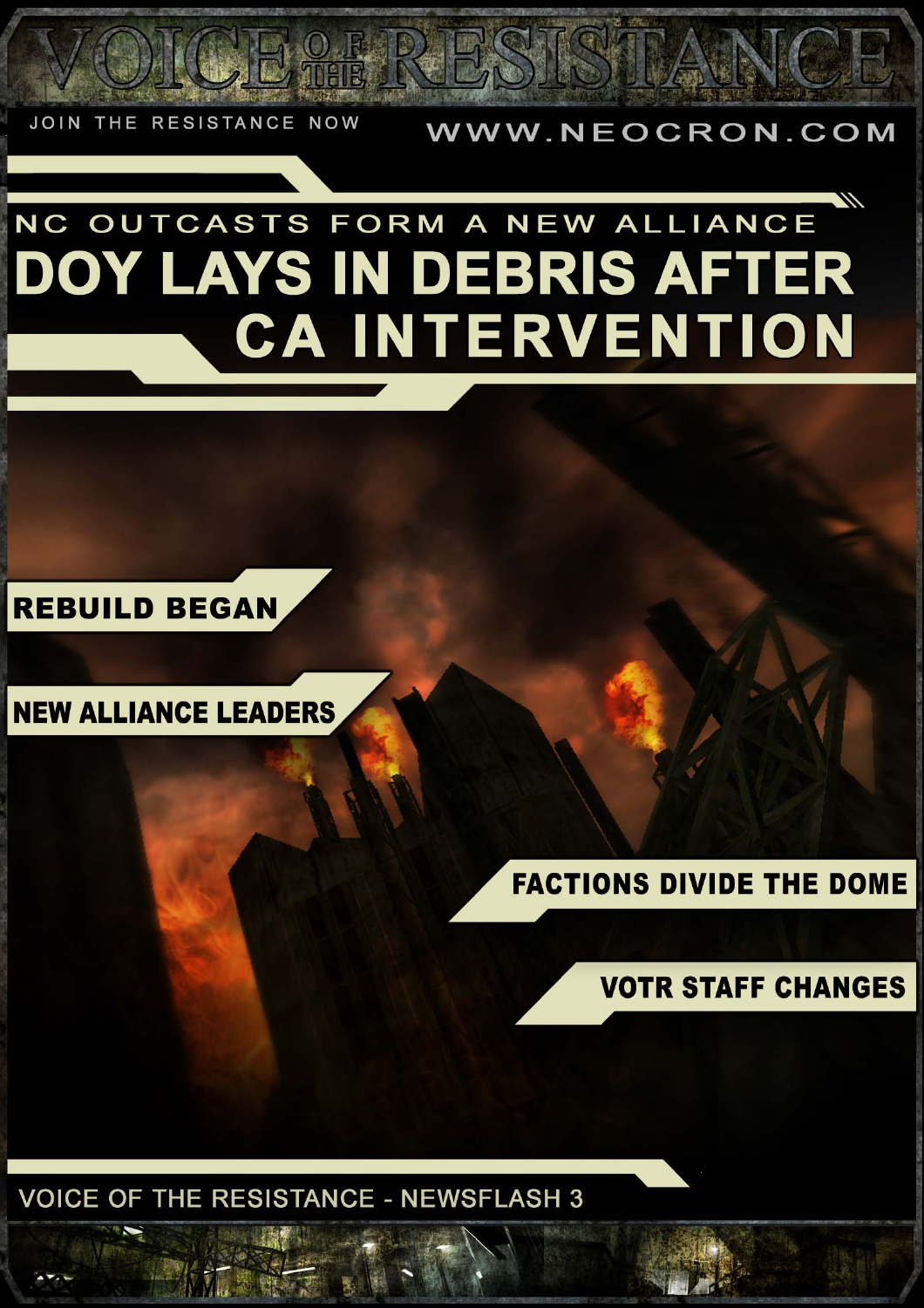### **Destruction of the Dome**

The new inhabitants of the Dome of York are still in<br>shock, but lots of changes have happened. There was a new Alliance, closed ranks, countless negotiations and many more.

But let me start from the beginning.

After the Fallen Angels "secretly" informed the Dome that<br>the City Administration had obtained the rest of the plans, the Dome rushed into action to pre-empt Neocron with an assault of its own. We were to find out later that the Dome-constructed bomb was supposed to annihilate Neocron, but the events evolved differently than expected.

The allies of the Twilight Guardian were gathered<br>together with the Black Dragons and the Tsunami-Syndicate and Plan B was put into action. In a quickly assembled secret meeting, the plan was explained and it was decided to execute it right away.

Ronald Rodriguez assembled the strike-teams that were supposed to invade the Dome. Fallen Angels, Black dragons, members of the Tsunami-Syndicate and the Twilight Guardian mustered their troops, which eyed each other and met with more than a healthy dose of distrust. But the common goal overcame these differences and thus the unlikely task-force set out to conquer the Dome.

Ironically, access was gained via the tunnel network created by the Dome to secretly move its units. It was not an easy way in, but step by step the allied forces gained ground. Countless DoY Soldiers, Units Sergeants and<br>more tried to obstruct their passage and secure the tunnels, but to no avail. This force was simply too great. Their goal was always in view to finally conquer the Dome, to even the way to freedom. They did not falter and took tunnel by tunnel, fighting their way towards the exit right in front of the Dome.

Shortly before reaching their destination, the unexpected happened: an explosion of tremendous magnitude rumbled through the ground and almost buried the troops of the alliance who were about to ascend to the surface. The fighters could see the gates of the dome erupt in flames. Obviously there were others who tried to fight the Dome with their own weapons, and they apparently succeeded

We later learned from our informants that the City Administration actually managed to hack all of the Uplinks in time with the help from the city-factions. Together with the plans for the detonator and the data from the processing unit, they were able to multiplex the signals and detonate the bomb intended for Neocron before its launch right inside the Dome.

Shocked, the troops gathered in the northern desert and witnessed the cruel spectacle that, right in front of their eyes, laid an entire city to waste - their future home.

**Ryan Jones** 

After the flames died down, the first scout-teams were dispatched to assess the situation. The view inside took<br>their breath away. What started as a commandooperation ended as a funeral march. Corpses of the former DoY-inhabitants – mostly civilians – lay scattered<br>everywhere, rubble, debris, ashes, destroyed apartments<br>and stores... there was nothing that could have survived the detonation.

Since no Neocron-troops arrived, Reza obviously did not consider the Dome a threat anymore and left the smoldering ruins to themselves... ... and to the recovering DoY-Alliance

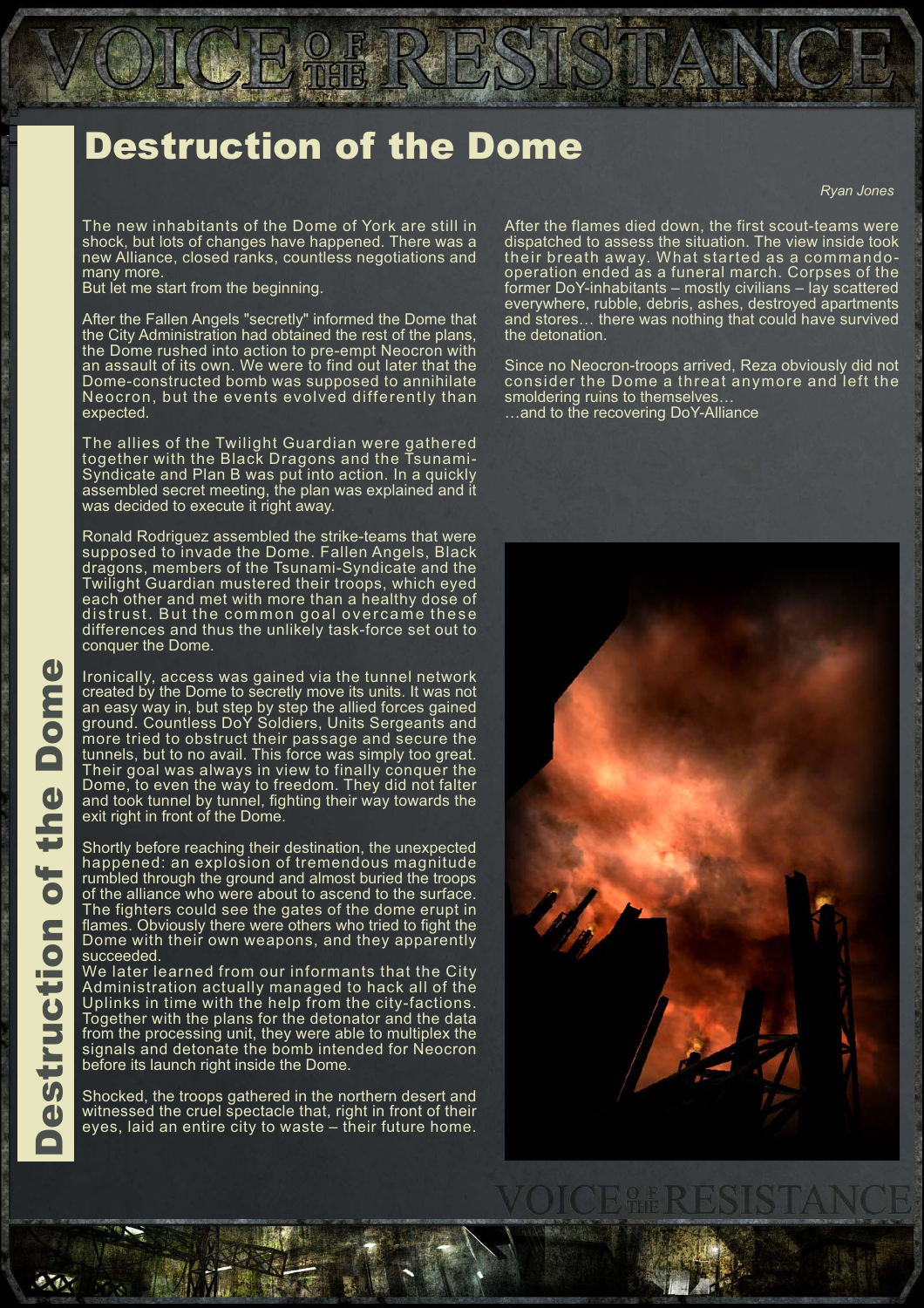### **Rebuilding of the Dome**

Rvan Jones



**Rebuilding of the Dome** 

As soon as the first shock settled, all concerned parties of the new alliance, to say Tsunami, Black<br>Dragon, Fallen Angels, the Brotherhood & Twilight Guardian were called to a meeting. Before<br>long, one agreed on subdivising the Dome into smaller sectors. The Brotherhood of Crahn moved to sector 02, which wasn't much of a surprise, as they had claimed that area long before and the area includes their impressing cathedral. The Twillight Guardian moved into sector 01, due to the nearby<br>maingate & the close cooperation with the Crahn Sect.

The Fallen Angels didn't waste much time prior to establishing a provisional lab and some work-areas in sector 03, though being a little<br>suspicious towards the closelyness to the Brotherhood. In the end it showed out to be more important to be able to provide the whole alliance with their support and thus settling for this central sector.

The Black Dragons claimed sector 08 in a rush, as this area seemed fitting to their share of business, being close to the city-centre, which was rated as a likely future trade hot-spot. Similar motivations should

explain the Tsunamis choosing sector 07 as their new commandbase. In this sector, the Syndicate<br>already reopened a number of businesses including bars, casinos and various service-centres of a different kind. But both factions<br>stressed the fact, that they won't<br>give up the Pepper Sprawl so soon.<br>Immediately after the tough, yet peaceful negotiation, all of the involved went on to face the work<br>that laid ahead. Each faction settled in the aligned sectors and began to rebuild the area. Everyone did a tremendous job, removing the debris, setting up basic appartmentbuildings, establishing various shops, furnishing the headquaters and dealing with whatever else that needed to be done.

The scientists of the Fallen Angels tracked down the sources of radiation and worked on sealing those. Thanks to their effort, the athmosphere of the Dome is no longer a threat to its inhabitants, although many had to be nursed after being exposed to massive radiation prior & during the work.<br>The alliances fighters circled-in the numerous mutants & vermin, that had multiplied exponentially after the

bombs impact, and terminated this thread. More & more civillians were enabled to enter the re-born city and<br>perform their duties in order to rebuild the Dome. After some time, all five factions settled in the Dome and the streets, the veins of this new creature, showed a vivid bustle again. One thing was omnipresent<br>though: to never loose track of the Domes goals & to pay back Neocron and its regime for the unforgotten humiliation.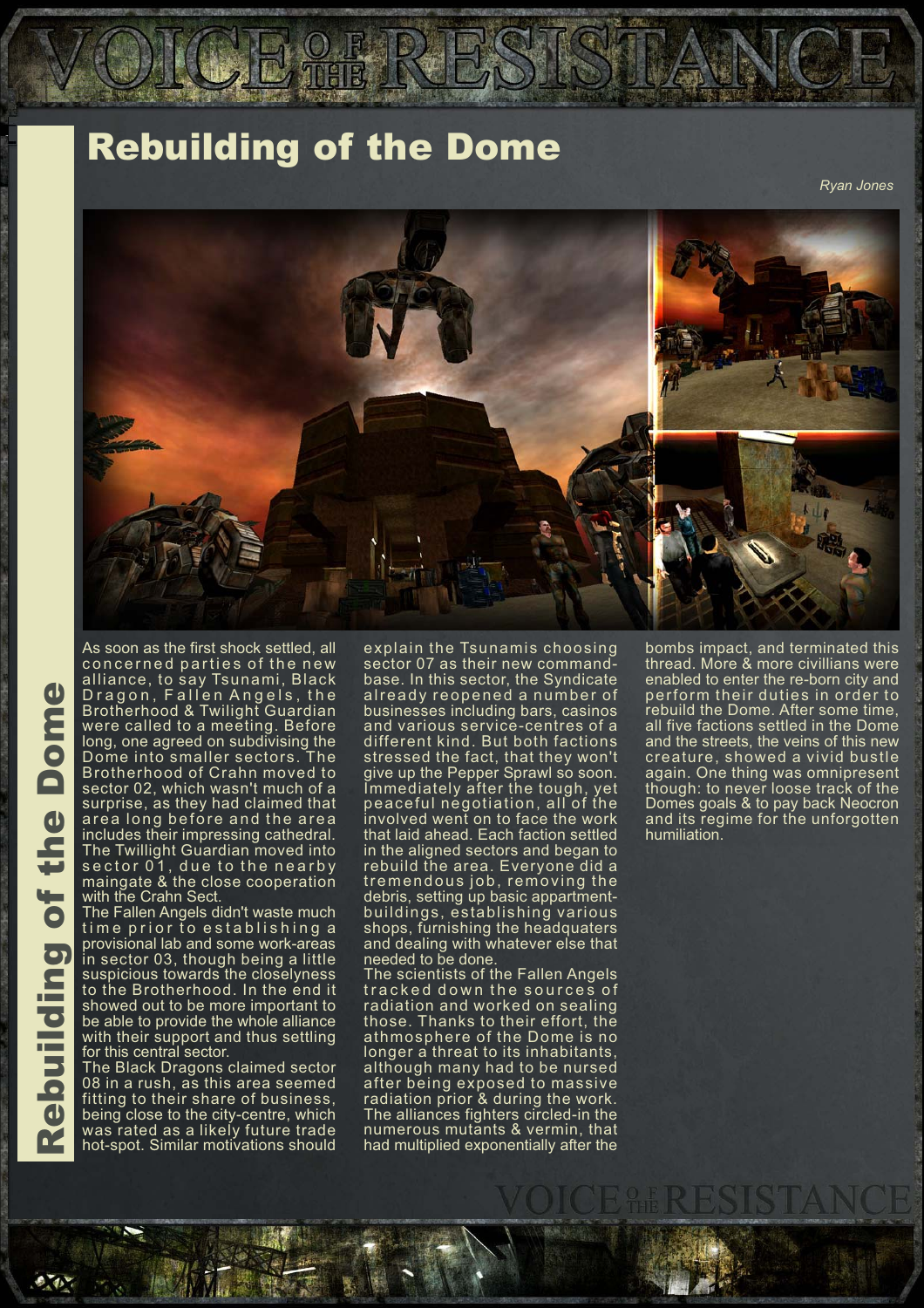### **New Leadership of the Dome of York**

As we reported in the last VotR-issue, there was a secret meeting between Hagen Yager, leader of the rebels, and Ronald Rodriguez, Faction Counsellorof the Twilight Guardian.

Immediately thereafter, Ronald Rodriguez was seen meeting with his friend Thomas Gentry and both then went to Ronald's TH Apartment for a private meeting. In itself, this was nothing unusual, but it did lead to speculation, as Ronald went about this in deepest secrecy.

A few days later, right after the move to the Dome of York, it became official:

Ronald Rodriguez and Thomas Gentry have been appointed as joint leaders in the Dome of York. Their new position as DoY Alliance Leaders gives them more leeway than they had before. Together they will see to strengthening the future of the Alliance, caring about the unity of the Factions and do anything in their power to help the reconstruction of the Dome

For this purpose two well-trained Job Dealers have been appointed as well, who are charged with handing out different kinds of jobs for the inhabitants of the Dome. Colette Lamour (eng) and James Patterson (ger) will take care of the people who don't immediately find work in the dome of York, and offer them a wide array of missions; little quests, delivery- or messenger-jobs and much more.

Due to the current situation, these Job Dealers are high in demand. If you cannot reach them at once, please exercise some patience. You will surely hear from them soon and be offered a good job.

#### **The VotR Team**

R.Rodriguez

As has already been mentioned, our faithful reporter and friend James Patterson has been promoted to one of the two Job Dealers in the Dome of York.

James was one of our best informants and reporters and we will miss him in our team.

We wish him good luck on his new path.

However, he assured us that he'll still be there for the VotR, if his schedule permits it.

Furthermore, the VotR welcomes two new official Reporters to the team:

Xiang Sung-Lee from the Fallen Angels and Noriko Kawamura from the Tsunami Syndicate

Both have already proven themselves as worthy reporters and translators and they will do their best to support the VotR-team.

If you, dear readers, have any information, news or other things you consider helpful or important for our readers, feel free to call on one of these two reporters or to contact them via mail. Of course, all information will be treated discreetly and, if you so choose, anonymously.

After the restructuring of the VotR-team the following freelancers remain with us: ake cj, Familie Megil, Shanaa, Hazuki, Yekta, RaTMan.

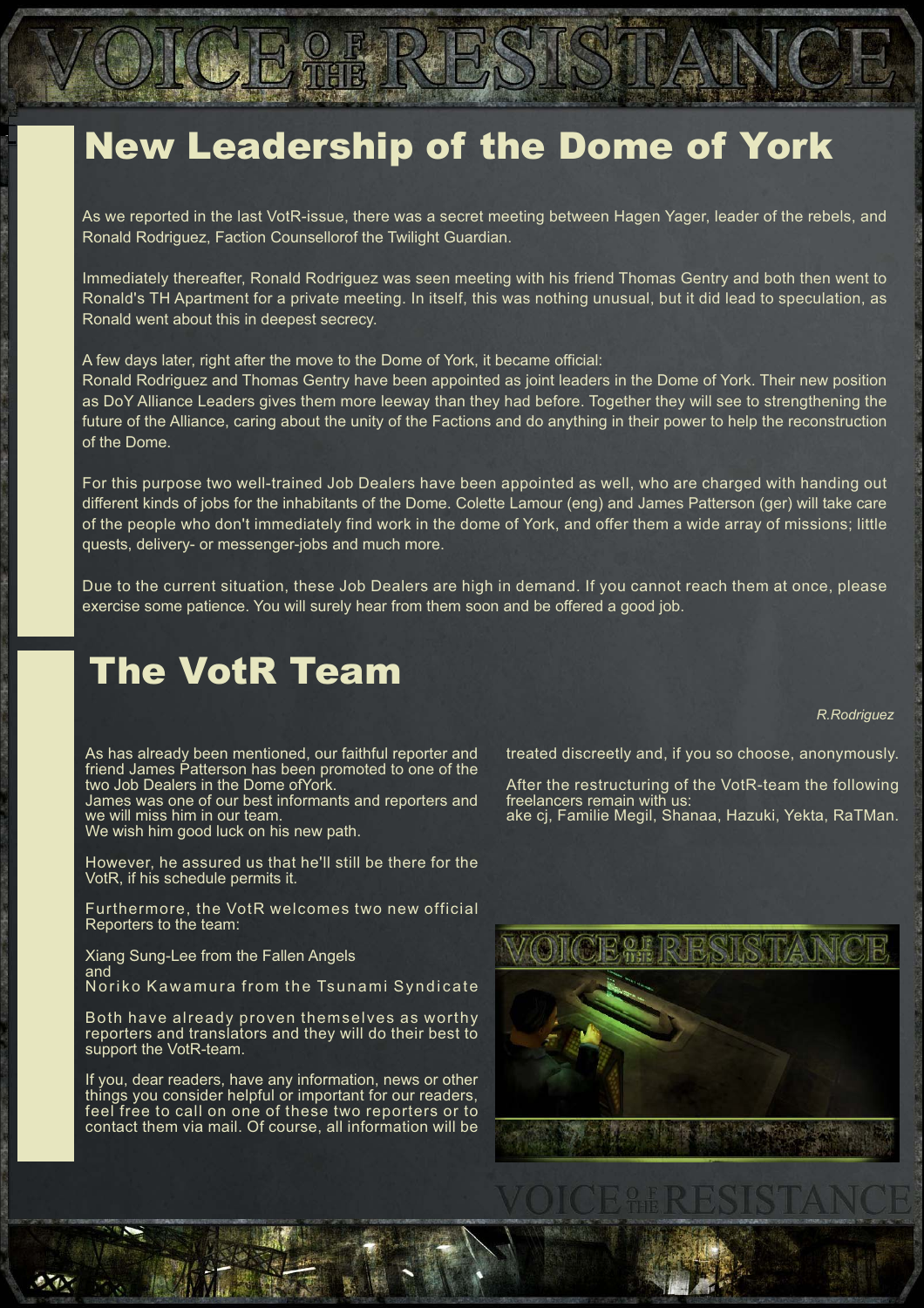# **Picking up the Pieces**

**Xiang Sung-Lee** 

The mood in Tech Haven was tense over the last days. The internal quarrel between the Fallen Angels and the resulting resignation of the Faction Counsellors left its mark on the "war council" of the alliance. Nevertheless time was running short for the assembled warriors. Recent radiation measurements by the sensor arrays aligned towards the Dome gave reason to suspect the DoY-leaders preparing another neutron-bomb. By that time, the Scientist Council had already agreed unanimously that a weapon of that magnitude is not suited to be controlled by anyone and therefore they quickly agreed to dispatch a strike-force into the Dome in order to unseat the leadership and dispose the bomb for good.

What followed next is well-known and suddenly the Fallen Angels were confronted with the new circumstances. They had to react fast in order to make the best of the situation, since going back was impossible now.

A swiftly assembled crisis management group discussed the further course of action. The shock about what happened and especially about Reza's cold-bloodedness was great. The Scientist Council realized that the dictator had finally become a threat to humanity and that he had to be stopped by any means necessary. At the same time, the Fallen Angels also were aware of the fact that open war against Neocron would devastate the Tech Haven sooner or later. In order to protect the civil population of TH the tough decision was made reluctantly to move to the ruined Dome together with the other members of the Alliance and coordinate further efforts from there. Tech Haven would remain in the hands of the peaceful traders and remain a neutral station. To this end a meeting occurred between representatives of both Angels splinter-factions and they came to terms with each other that both parties may have different views but that they still tolerate and accept each other. They would both continue to follow the ideals of the Fallen Angels – each by his own means. This compromise served all and the danger of a schism was averted for now.

With this problem solved, the faction could finally look forward confidently to the tasks ahead.

The next step was to make the shattered remains of the Dome habitable again. The hackers of the Silent Intruders installed wireless "Resistance Network" terminals throughout the city and gained access and a connection to the gene replicator network and the ASG-system via backdoors. Meanwhile the faction leaders congregated and discussed how life together in the Dome should be realized from now on. The atmosphere was filled with distrust against the old rivals and especially the "Sect-loonies" of the brotherhood and their future leading role were a thorn in the side of the Scientist Council. The Angels were assured that their interests would not be ignored and both sides were asked to give each other a chance. Reluctantly the enmities could be settled for the most part in a long conference – after all they now were all in the same boat. The process of growing together would take a long time, but a foundation was set that day. The halfway habitable sectors were divided up among the factions and the city centre was designated as a central market place.

Quickly, the Fallen Angels set up makeshift headquarters in their new home sector and installed a rudimentary supply-system. Over the course of just a few days they were fully embellished and several dwellings in a nearby apartment block were connected to it. The move into the dome was done...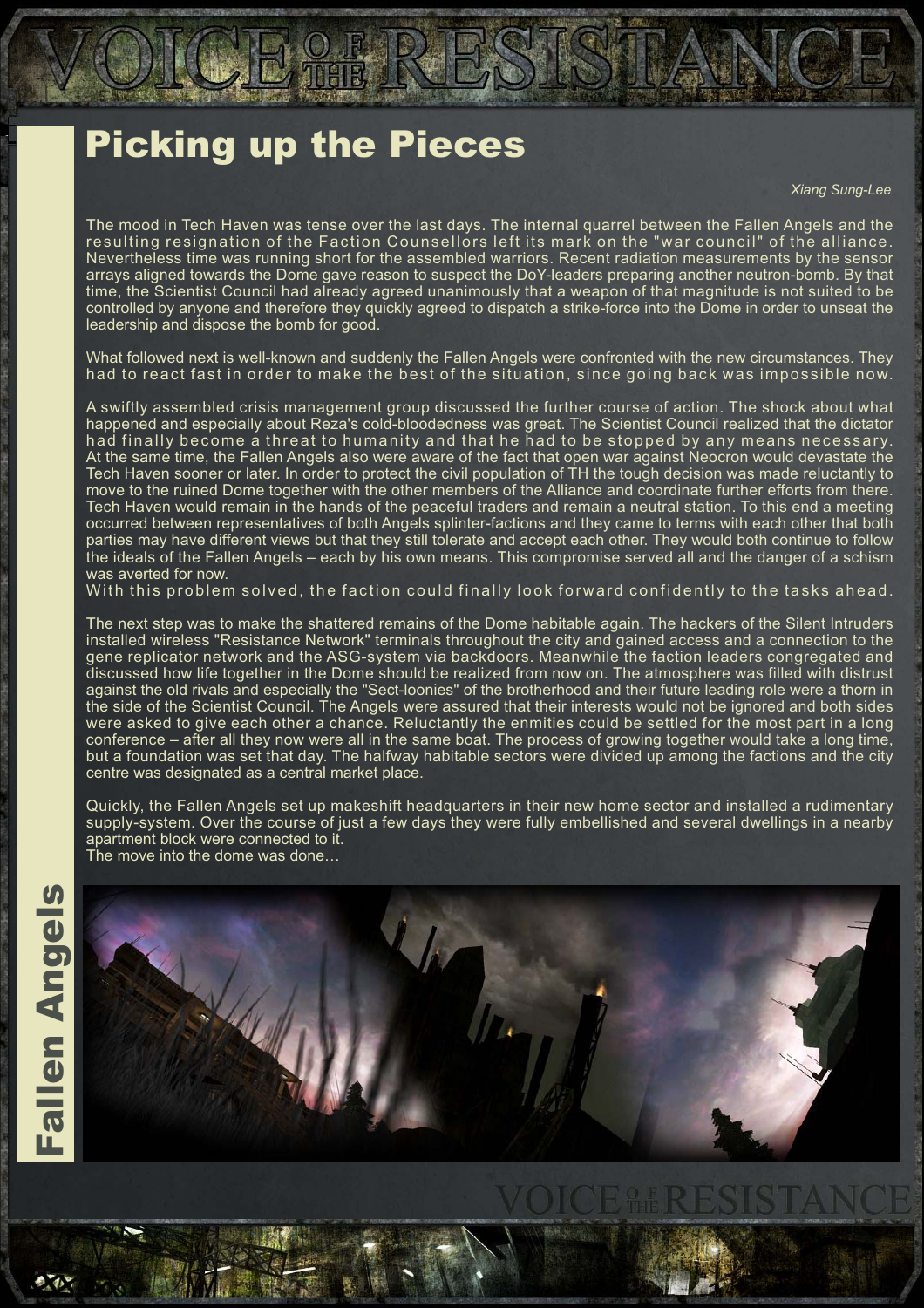### **Interview with Thomas Gentry**

AD).

On the occasion of the Brotherhoods move to the Dome, we talked to Thomas Gentry, formerly known as the Faction Counsellor of the Crahn Sect, about the role the Crahnites will adept within the Dome & about the future of the newly formed Doy-Alliance.

VotR: It's well known that there has been some tension when talking about the Brotherhoods relation to the Guardians, one reason being the Crahn Sect's decision, not to support the Guardians in their War against the Dome of York. How come that they are now not only immediate neighbours in the Dome, but act as a consolidated strategic leadership for the Doy-Alliance?

TGentry: Well, thats a good point and a the question has its right to exist, but please let me clarify one thing here: The Brotherhood's support for our trusted friends of the Twilight Guardian was strong and is unbroken to the very day. Of course, it is true that we kept contacts within the Dome and established a close tie with our partners there. This continues to show positive results. The fact that we adhered to them in this difficult situation pays off now. The whole Alliance profits from the knowledge we were able to obtain in that time span. I do not see why this should be declared as an inconsistent policy. Those who try to attack us with such arguments have clearly lacked of intelligent forethought.

VotR: The Brotherhood didn't support the Dome or the Guardian in that conflict. How would the world look like, from the Brotherhoods point of view, if the Dome had won over the Guardian? Are we all wittness of the Brotherhoods power-games?

TGentry: First of all, thats a hypothetical queastion, which in no way reflects or takes account of the current situation. We intensified the tie between two long time allies and now we have reached a point, were we can look into the future with confident. Now it is important to maximise the newly won power of the Doy Alliance, this leaves no time for absurd speculations that in no way reflect reality.

VotR: Talking about "Friends" & "Doy-Alliance". How will you manage to get all factions streamlined? We all know, that also within the Alliance a lot of rivalry & unsolved conflicts exist. The difficult realtion between the Brotherhood and the Fallen-Angels for example.

TGentry: In the past we could already witness a lot of efforts to solve the conflicts in a peaceful manner. We dont expect everyone to act as if all the past conflicts wouldn't exist, but we expect them to be loyal towards the Alliance-Leadership. The Crahnite may not be forced to go to war for a FallenAngel, but it is his highest duty to follow the orders of the Alliance and vice versa. However, we will continue to pay respect to each factions problems/needs and we will try to strengthen the alliance and the tie between the factions even further. This can't happen in minutes. It will take its time, but we'll see steady progress as sign for the right decisions being made.

VotR: You tend to speak in plural when answering? Can you tell us how the Alliance-Leadership is structured in detail?

TGentry: As a lot of this is currently under revision and as you know we are having elections held faction-wide, I cant give you any details about this for the moment. The contact persons for anything related to the Alliance are Ronald Rodriguez and I myself.

VotR: Thank you Mr. Gentry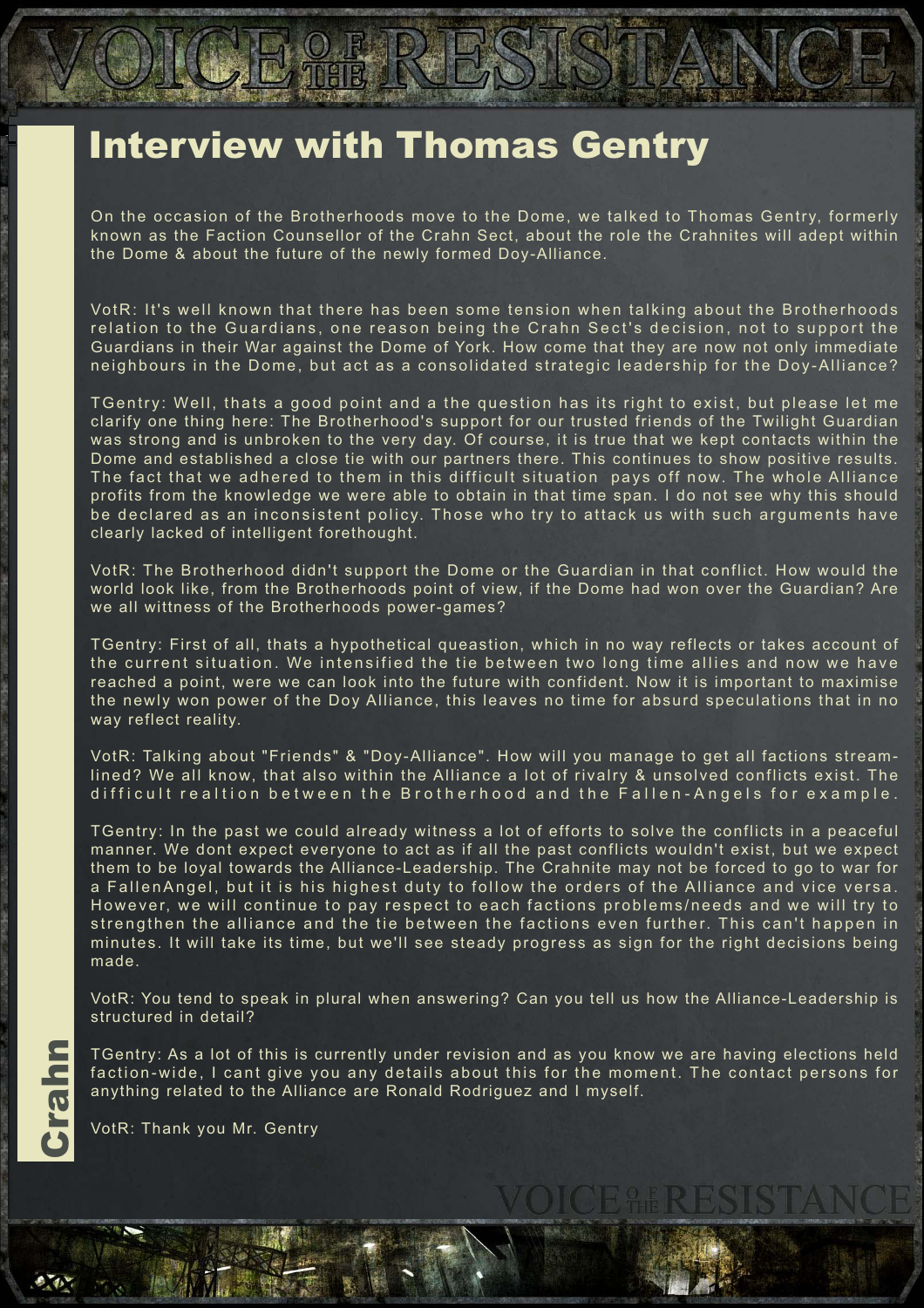# **The Black Move**

Colette Lamour



Ever since it was first heard that the Dome of York was going to help us eradicate the Tsunami Syndicate, I knew something wasn't right. Even though it was us as a faction that requested it... The tone and just the general feeling of the message... It was almost as if they were trying to stifle laughing at us.

Little did we know, the Dome said the exact same thing to the Syndicate. All of those Kamikaze Soldiers in Pepper Park, months ago, were not only attempts to kill the Tsunami Syndicate, but to kill us as well. Kind of a depressing<br>thought.

And that's exactly what the Dome is - Depressing. No amount of Pepper Park's neon red lights will ever change that. The Dome has everything that we need - homes, security, and entertainment, but it misses the same 'zing' that Pepper Park has.

Of course, the 'zing' from Pepper Park also comes with, at no extra cost, dozens upon dozens of Copbots and NCPD agents. Ever since our feigned departure, the CityAdmin has acted like it's won the fight. They were only able to get out of Pepper Park after we left by choice. That's saying quite a bit.

Why did we leave Pepper Park? Well, a change in scenery is always nice. The Dome is also much bigger than Pepper Park will ever be. In addition, there's really no laws or moral codes to follow there. We can peddle our candy on the streets, and noone but rivals will care.

Which brings up another point - Why the change in relations to the Syndicate? The attacks that the Dome launched<br>on us left us scared for a little while. Though we're by no means weak at this point in time, neither of us a as we were before they attacked us, and having less people to fight with is always good.

The Fallen Angels? They aren't able to understand that we didn't leave Neocron purely because we dislike Reza. That classes us as being slightly less immoral in their eyes. Hey, whatever works!

The Twilight Guardians? Well, we both hate the NCPD. Our former reason for being on hostile terms with them was the Twinghi Guardians: Well, we bout hate the NOT D. Our former reason for being on hostile terms with them was<br>the fact that they would damage our business. This will not apply in the Dome - whatever we do, the Guardians be able to attempt selling our candy down there, if the citizens haven't been completely desensitized by ProtoPharm's mediocre medicine.

If worst comes to worst, and one of the other factions in the Dome try something stupid, and attack us - we'll fight back with whatever we've got, and hopefully win. Although it would not be a wise action for anyone at all to perform.

We have all left memories, friends, dreams, and possessions in Pepper Park. Although we have not completely left the red heaven, I feel it is important for everyone to remember never to forget any of them. Only good things can come from the new alliance.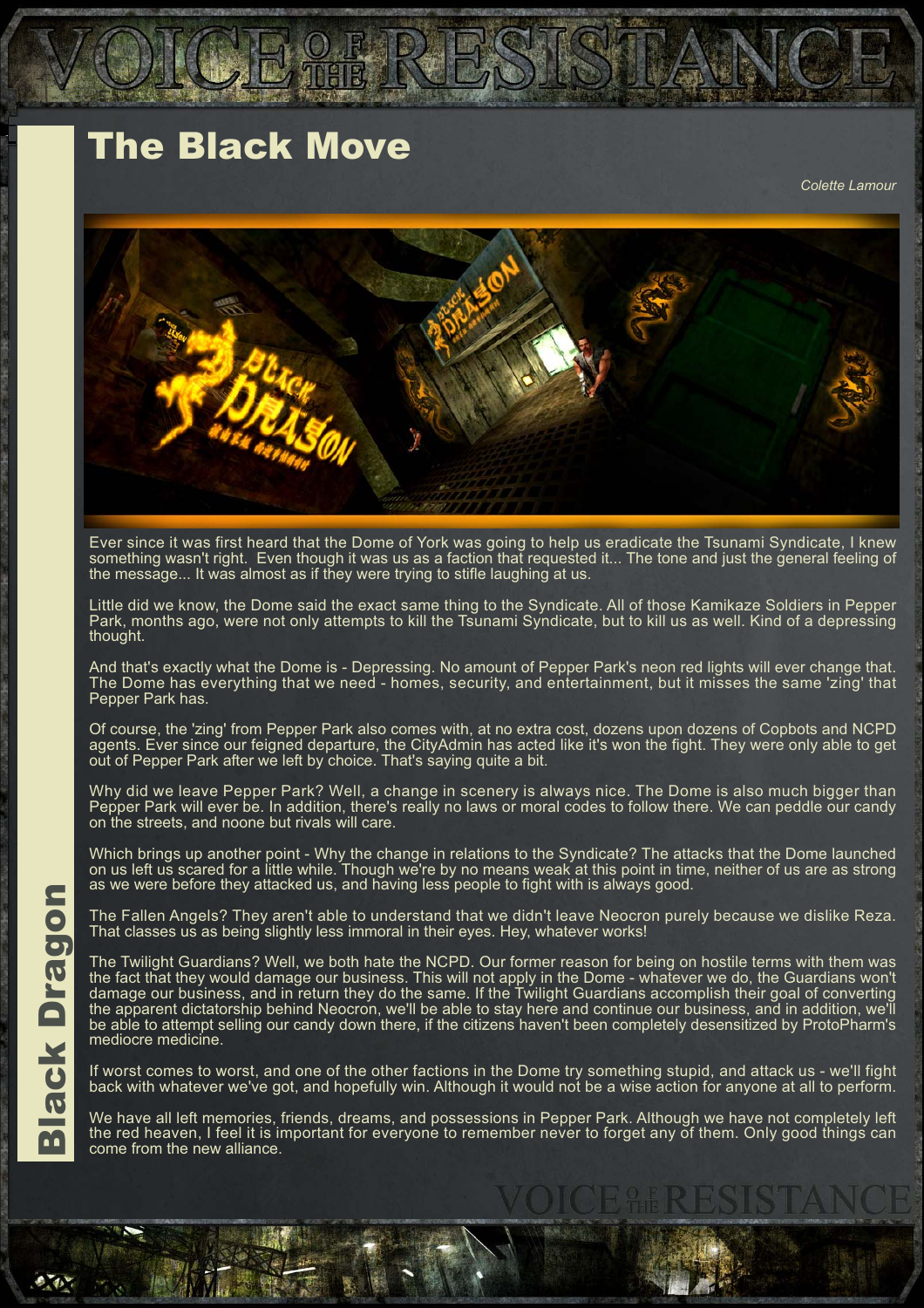# **Tsunami leaves Pepper Park**

Noriko Kawamura

Here we are now in the Dome Of York! Unfortunately we had to leave the Pepper Park behind us, but not like everyone might think! Why are we here? The Dome seemed to be the best alternative in our current situation. For a while now, there have been meetings with the Dome of York about becoming one of its best partners and to enrich it with our service and business ideas.

Though we were not the only ones as we found out recently!

When we realised that the Dragon was supposed to be a partner as well and the Dome betrayed us, we quickly decided to join the new alliance and support it with our full force. So we made contact with the Fallen Angels and the Guardian. Our friendship to both factions was decisive in our plan to move into the Dome. Besides that, who should ensure there fun if not us? The Fallen Angels and the Guardian developed plans to take over the Dome using a bomb. Unfortunately this plan failed: when they tried to get the blueprints for the bomb, some of them got into the hands of the CityAdmin. And so the plan had to be changed. We wanted to support this future alliance, so we snuck to the Dome through the tunnels in order to take it over. Our departure went well. Nobody saw us leaving and we went to Tech Haven, where we met with the Angels and the Guardian for the rest of our journey. Together we used the tunnels and ran to the Dome.

I do not know how or why, but the CityAdmin managed to find out about our departure and the plans to launch the original bomb as soon as possible. Our guards that were left behind were beaten by NCPD and CityAdmin troops with little resistance. Some of their troops entrenched in our old headquarters, but it did them little good.

According to reports all Uplinks were then hacked by the CityAdmin, which gave them full control over the bomb. What then followed can be described fairly simply: Neocron managed to detonate the bomb of the Dome, so that it was totally destroyed. We left the tunnels near the Dome and found it a burning ruin. Our trek - now consisting of Twilight Guardians, Fallen Angels, Black Dragons, Crahns and us Tsunamis - could move into the Dome without any resistance at all.



In the Dome itself we made ourselves at home very quickly. Our sector almost looks like the Pepper Park, but is still under some construction. Unfortunately the Black Dragons moved into the Dome as well, just not closeby. On request of the Angels and Guardian, we are keeping a neutral attitude towards Black Dragon and Crahn so we can keep the peace within the Dome.

Nevertheless we are still offering everything you used to get in the Pepper Park. You can live your sins in our sector or just frag around a bit with your best friends in WarGames. This should make everyday life in the Dome easier for everybody and give them their own pleasure. Furthermore we have decided to increase our establishment: we are now offering gambling on the streets.

Also we are trying to keep the control over the Pepper Park from the Dome, even though it is going to be hard for us to accomplish this. Plans and Information regarding this will follow soon.

Despite all the difficulties for the Syndicate we stick to our motto: "Your pleasure is our business!"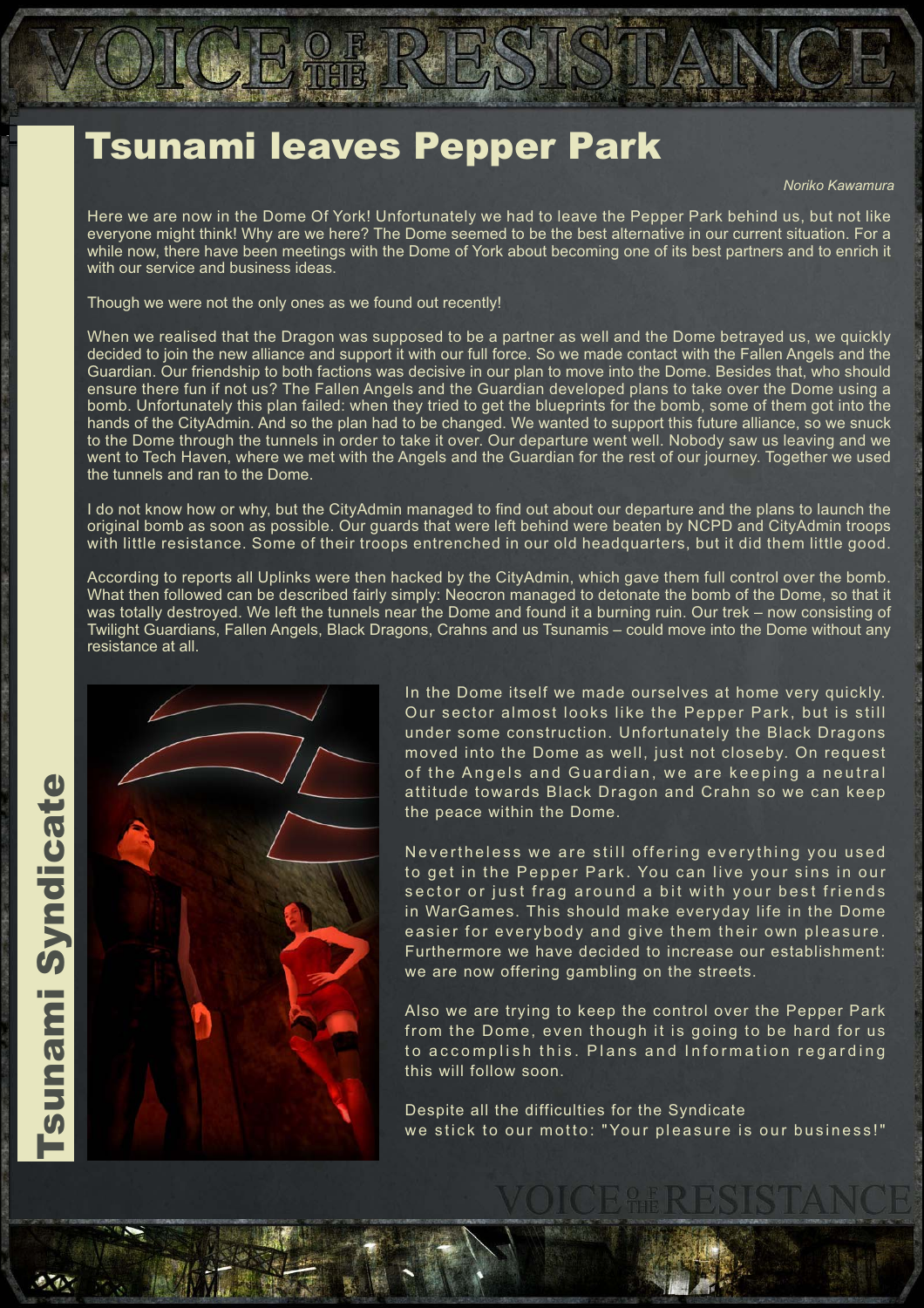

#### Waterclean contaminated

Noriko Kawamura **Xiang Sung-Lee** 

There we are now, in the Dome. It surely was not, what most people would have imagined but at least it was a home. But the moving did not went completely without complications.

The members of the alliance were not the only ones, who moved there quarters into the ruins. A whole lot of insects, rats and mutants found their way in the dome as well. The presence of those unwanted guests in the abandonded sidestreets and storages could be tolerated because there were more important things to do. But when the fresh water has been contamined, because the cleaning station was full of insects, something had to be done and so James Patterson gave his first mission out.

Even though not many runners followed his call in the TG-sector, enough came to eliminate the mutantnests and parasits. There was a lot to do, but the mutants could not last very long against the better equipped and organised runners. After some time the last weapon was silent and the glow of the Psi modules calmed down. It was time to take the garbage of the courses and to get the cleaning systems going again.

The citizens of the Dome have now fresh water again, but two things were shown clearly at this evening: There are still a lot of things to do, but when we all pull together on one string we can get over all difficulties.